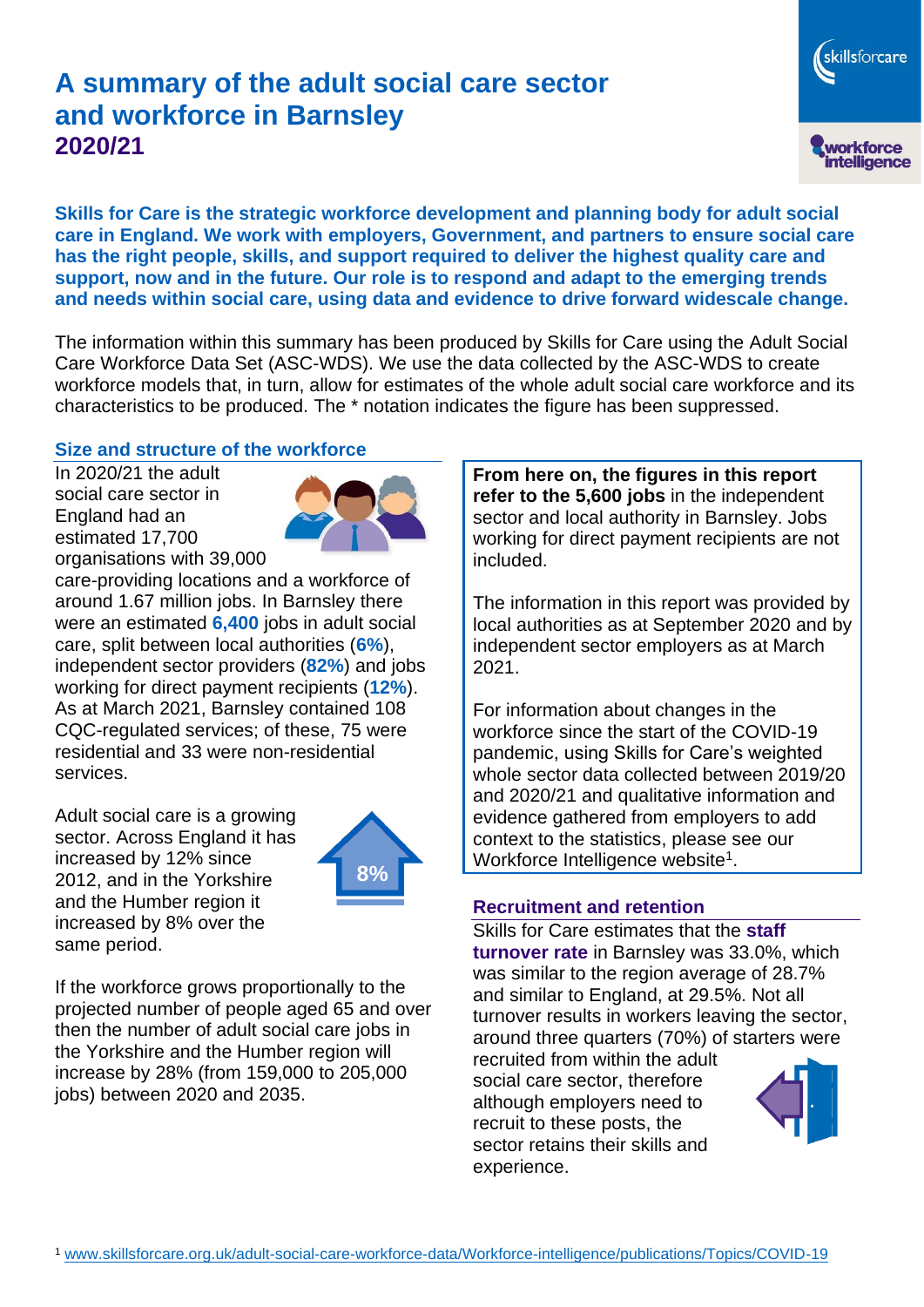Adult social care has an experienced 'core' of workers. Workers in Barnsley had on average **9.5 years of experience in the sector** and 80% of the workforce had been working in the sector for at least three years.

Using both workforce intelligence evidence and our links with employers and stakeholders across England, we know that recruitment and retention is one of the largest issues faced by employers. We have many resources and tools available to help, for example the 'Values-based recruitment and retention toolkit'<sup>2</sup> and 'Seeing potential: widen your talent pool'. <sup>3</sup> For more information please visit: [www.skillsforcare.org.uk/recruitment-retention](http://www.skillsforcare.org.uk/recruitment-retention)

#### **Employment information**

We estimate Barnsley had **5,600** adult social care jobs employed in the local authority and independent sectors. These included 400 managerial roles, 175 regulated professionals, 4,200 direct care (including 3,400 care workers), and 850 othernon-care proving roles.

The average number of **sickness days** taken in the last year in Barnsley was 7.5, (10.2 in Yorkshire and the Humber and 9.5 across England). With an estimated directly employed workforce of 5,400, this would mean employers in Barnsley lost approximately **40,000 days to sickness in 2020/21**. In England levels of staff sickness have nearly doubled over the course of the pandemic between 2019/20 and 2020/21, in total around 6 million extra days were lost to sickness than in the year before.

Less than a quarter (15%) of the workforce in Barnsley were on zero-hours contracts. Over half (56%) of the workforce usually worked full-time hours and 44% were part-time.

# **Chart 1. Proportion of workers on zero hours contracts by area**

**England** Yorkshire and the Humber **Barnsley** 



# **Workforce demographics**

The majority (84%) of the workforce in Barnsley were female, and the average age was 43.9 years old. Workers aged



24 and under made up 9% of the workforce and workers aged over 55 represented 28%. Given this age profile approximately 1,600 people will be reaching retirement age in the next 10 years.

Nationality varied by region, in England 83% of the workforce identified as British, while in the Yorkshire and the Humber region this was 93%. An estimated 98% of the workforce in Barnsley identified as British, 1% identified as of an EU nationality and 1% a non-EU nationality, therefore there was a similar reliance on EU and non-EU workers.

# **Pay**



Table 1 shows the full-time equivalent annual or hourly pay rate of selected job roles in Barnsley (area), Yorkshire and the Humber (region) and

England. All figures represent the independent sector as at March 2021, except social workers which represent the local authority sector as at September 2020. At the time of analysis, the National Living Wage was £8.72.

#### **Table 1. Average pay rate of selected job roles by area**

|                                 | <b>England</b> | Region  | Area    |
|---------------------------------|----------------|---------|---------|
| Full-time equivalent annual pay |                |         |         |
| Social Worker <sup>t</sup>      | £37,100        | £34,000 | £35,500 |
| Registered nurse                | £33,600        | £32,400 | £29,000 |
| Hourly pay                      |                |         |         |
| National Living<br>Wage         | £8.72          | £8.72   | £8.72   |
| Senior care worker              | £10.00         | £9.88   | £9.44   |
| Care worker                     | £9.29          | £9.12   | £9.04   |
| Support and<br>outreach         | £9.53          | £9.41   | £9.76   |

†Local authority social workers only.

Please note that pay varies by sector, with local authority pay generally being higher than independent sector pay.